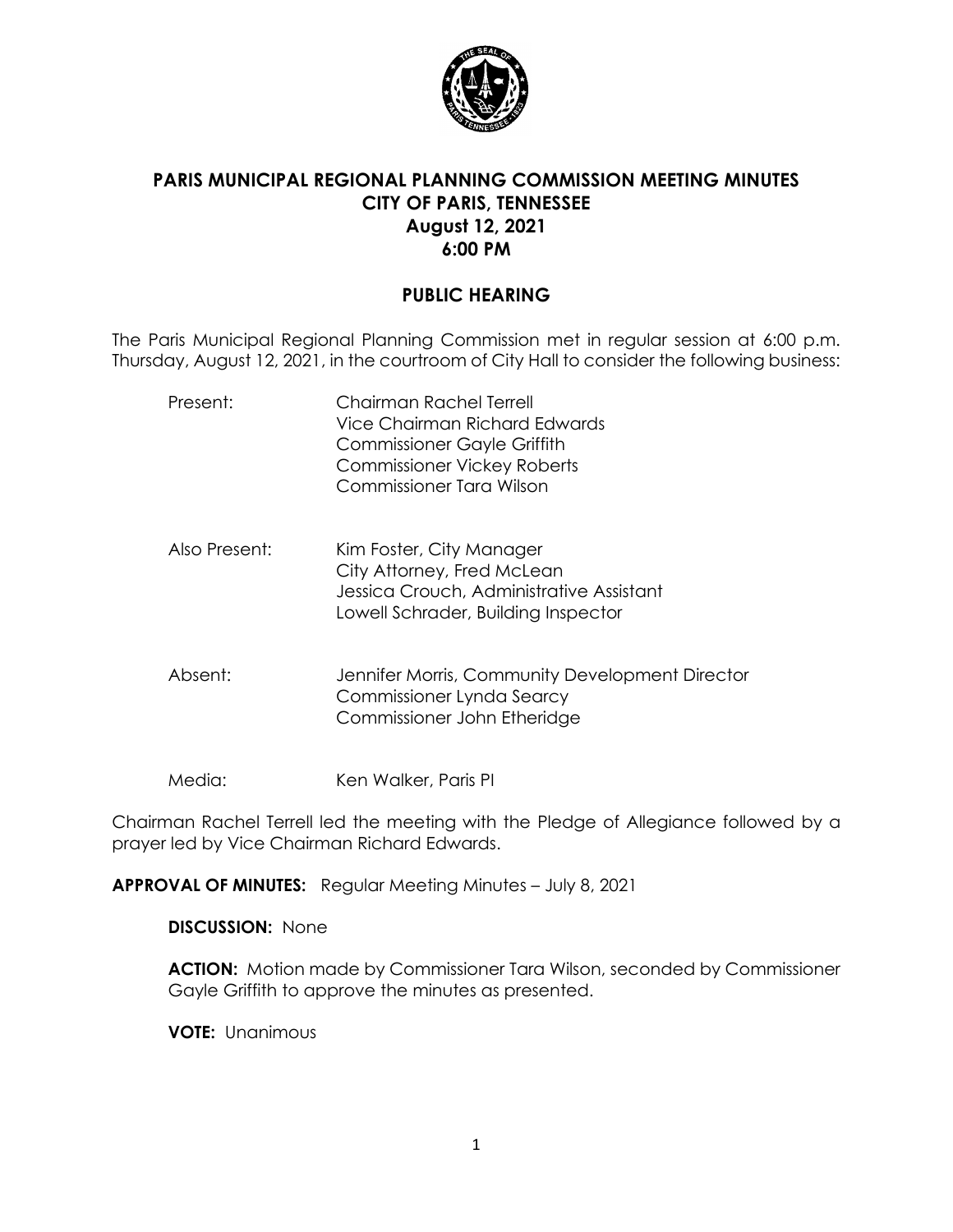### **OLD BUSINESS:**

### **1.) None**

#### **NEW BUSINESS:**

**1.) Minor Site Plan –** 54 Fuel Mart, 1213A West Wood Street

## **NEW BUSINESS AGENDA ITEM NO. 1: Minor Site Plan –** 54 Fuel Mart, 1213A West Wood Street

**DISCUSSION:** A Minor Site Plan was submitted by 54 Fuel Mart. The diesel fuel pumps, and canopy are in the process of being replaced by new pumps and canopy. They have been shifted to be positioned vertically to the street rather than perpendicular as they have been in the past. This minor site plan is presented to the Planning Commission due to the fact that the traffic pattern of the site will be altered. Kim Foster, City Manager explains the minor site plan by demonstrating where the tractor truck traffic will enter the property which will be to the west of the convenience store and travel around the rear of the store where they will pump fuel and exit from the property where the canopy and pumps have always been located. This travel pattern could improve traffic when entering and exiting the property. Rather than these vehicles maneuvering around the pumps to enter and exit in the same location it should make it safer for the truck traffic entering and exiting onto the highway.